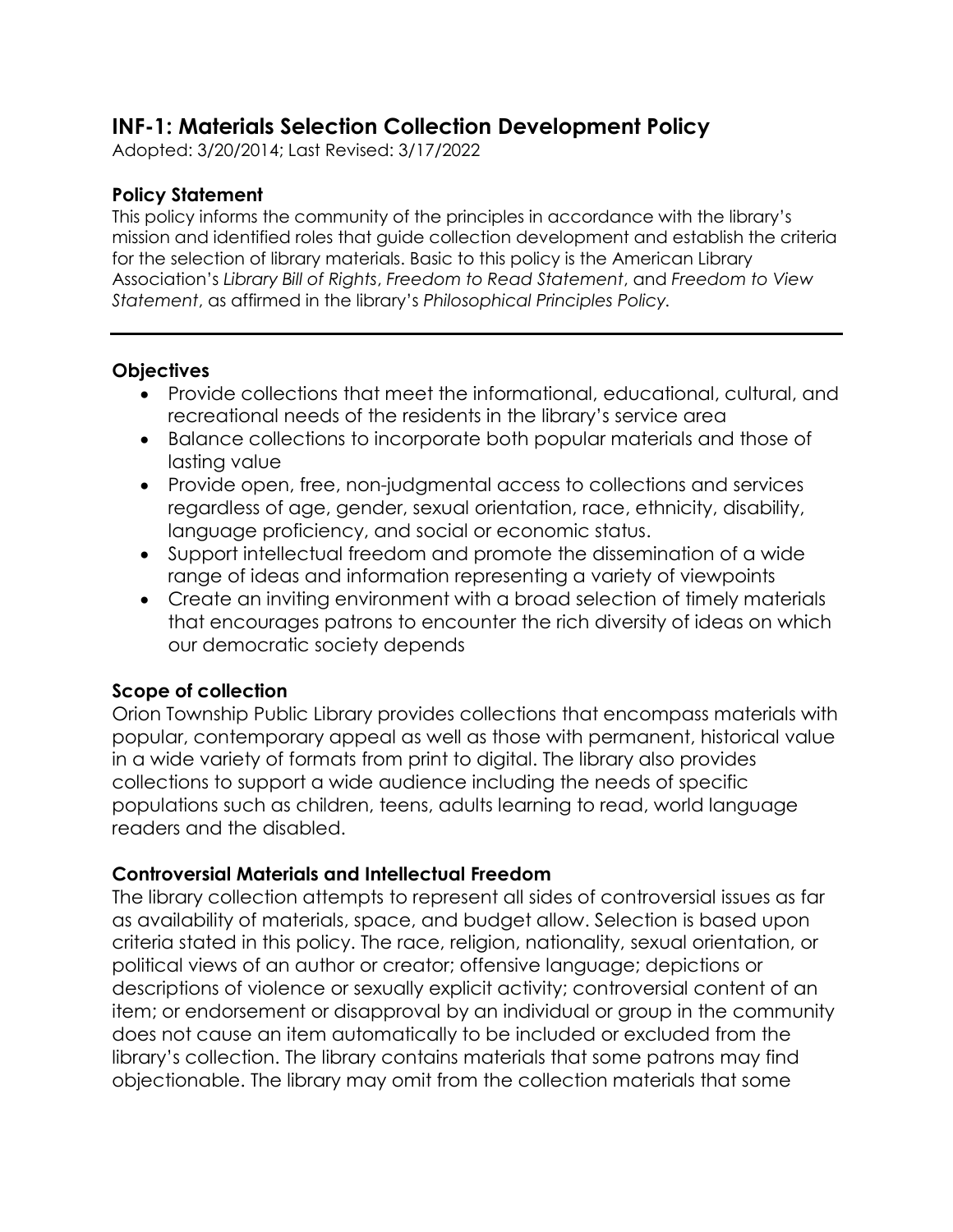patrons feel are important. In either case, the library has procedures that patrons may use in requesting the reconsideration of materials.

## **Selection Guidelines**

- 1. Selection of all materials shall be the responsibility of the library director who operates within the framework of policies determined by the Library Board of Trustees. Under the director's guidance, a staff of librarians with professional education and training selects materials in accordance with state law and the principles and practices of collection development.<sup>i</sup>
	- A. Local and self-published book donations will be reviewed by a librarian from the appropriate department for physical quality, connection to Orion Township, and whether it is suitable for our collection.
	- B. Librarians will look for items that are professionally bound and printed, have proper grammar and punctuation, and local interest.
	- C. Items will not be accepted if they are hand, spiral, or otherwise nonprofessionally bound, handwritten, pornographic, illegible, unreadable, or inaccurate.
- 2. There are general criteria of quality of content, and suitability and sustainability of format, taken into consideration for selections; however, each item within the collection is given individual consideration for selection in terms of its own merit, demand, popularity and the audience for whom it is intended.
- 3. The library monitors advances in print and digital publishing, as well as future trends and the emergence of new formats, and adjusts the emphasis within collections to reflect the changing times.
- 4. The library identifies and acquires materials in a number of ways.
	- A. Librarians identify materials for potential purchase through print and digital selections and reviewed titles in professional journals.
	- B. Librarians elect to automatically purchase periodic new editions of specific titles and the newly published titles from authors with perennial appeal.
	- C. The library accepts gift donations of materials which meet the same criteria as purchased materials. All donated items become the property of the Orion Township Public Library. Items not included in the library collection will be donated to the Friends of the Library for their used book sale or discarded. See *Gifts and Donations Policy*.
	- D. The library accepts commemorative requests that are identified with a commemorative bookplate, and integrated into the appropriate collection. See *Gifts and Donations Policy*.
	- E. The library accepts local and self-published books on a donation basis and are accepted only if they are created by a local resident or if they are set locally. Authors may donate up to two items per year to the collection and items must be accompanied by a donation form, which includes information about the author. Due to staff time constraints, library staff cannot meet with authors about their items. However, the library will send a letter or email to the author letting them know if their book was accepted into the collection or not.
	- F. The library provides the opportunity for patrons to request purchase of materials not owned by the library through the Purchase Consideration